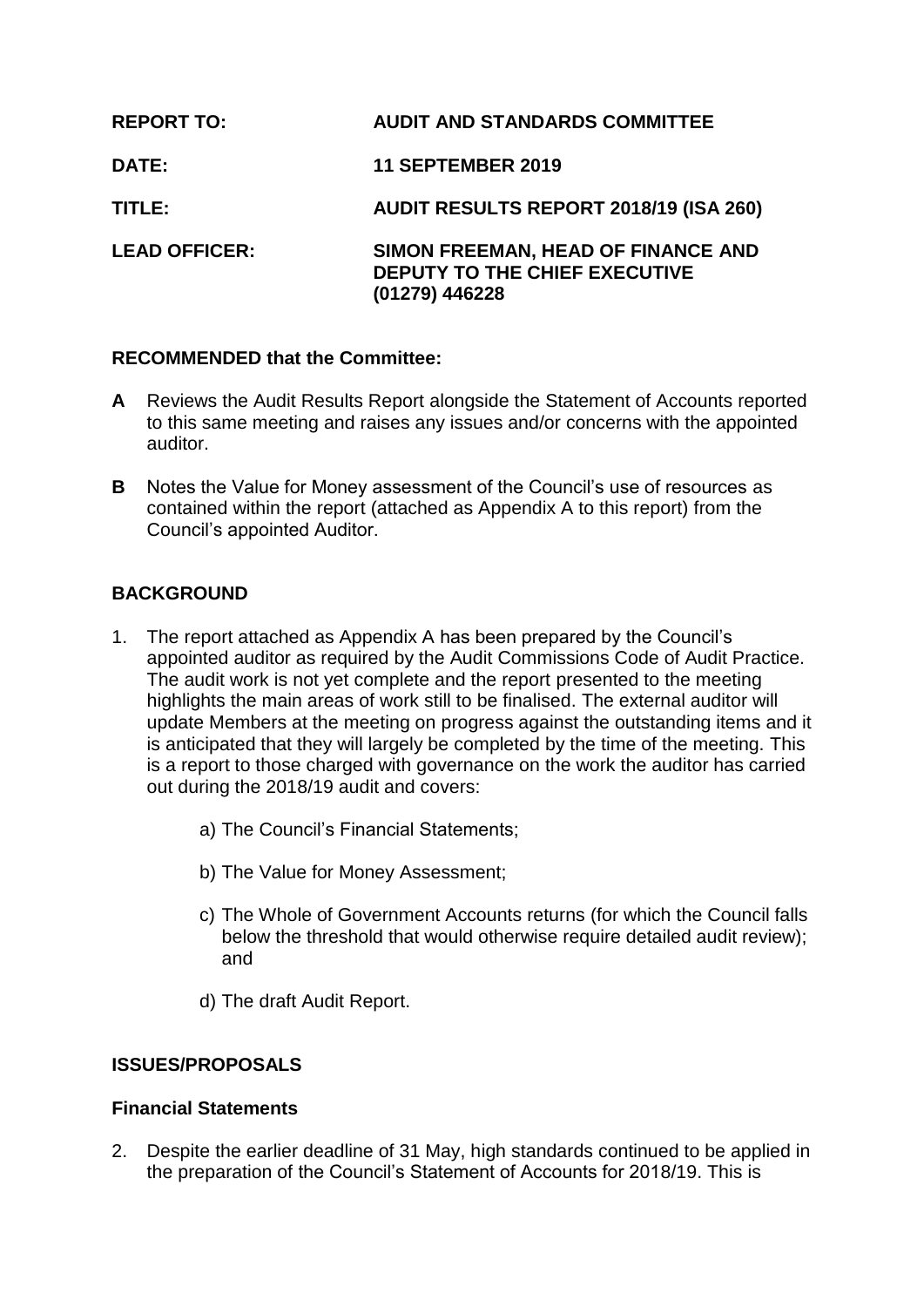reflected in the nature of corrected errors reported, which have primarily been the result of areas of complexity for which the Council relies upon external professionals to provide their judgement.

- 3. The preparation of working papers, systems and reporting improvements, accounts closure procedures and the readiness of the draft statements have all facilitated the audit work carried out by BDO to be started promptly.
- 4. The appointed auditor will update the Committee at its meeting on 11 September 2019 on the final stages of the audit and any matters that require to be drawn to the Committee's attention at this stage.
- 5. A review meeting is planned to take place with the Auditors once all current work has been completed in order to plan and deliver an earlier and and better audit process for 2019/20.

## **Internal Control and Written Representations**

- 6. The report highlights that there have been no areas of concern identified in the design or operation of internal controls that might result in a material error in the Statement of Accounts. It also confirms that the Auditor is satisfied with the draft Annual Governance Statement, which is included elsewhere on the agenda for approval.
- 7. The appointed auditor will in due course request a management letter of representation in which the Head of Finance and Deputy to the Chief Executive, as the Council's Section 151 Officer, provides information on matters which the auditor does not have sufficient audit evidence. This letter will be drafted once the audit is substantially completed and once the delegated approval of the accounts has been achieved subject to the agreement to this delegation which features elsewhere on the committee agenda.

## **Value for Money Assessment**

8. The report identifies that, having carried out the assessment of the Council's arrangements to secure Economy, Efficiency and Effectiveness the appointed auditor has concluded that Harlow has secured proper arrangements that reflect sound financial planning in securing its use of resources and an adequate level of reserves.

# **Conclusions**

9. The Audit Results Report summaries the auditor's commentary and remaining areas of assurance which they must obtain prior to issuing the audit opinion and enabling the accounts to be approved. It is anticipated that this will be achieved by the end of September and that the audit opinion will be issued towards the end of October.